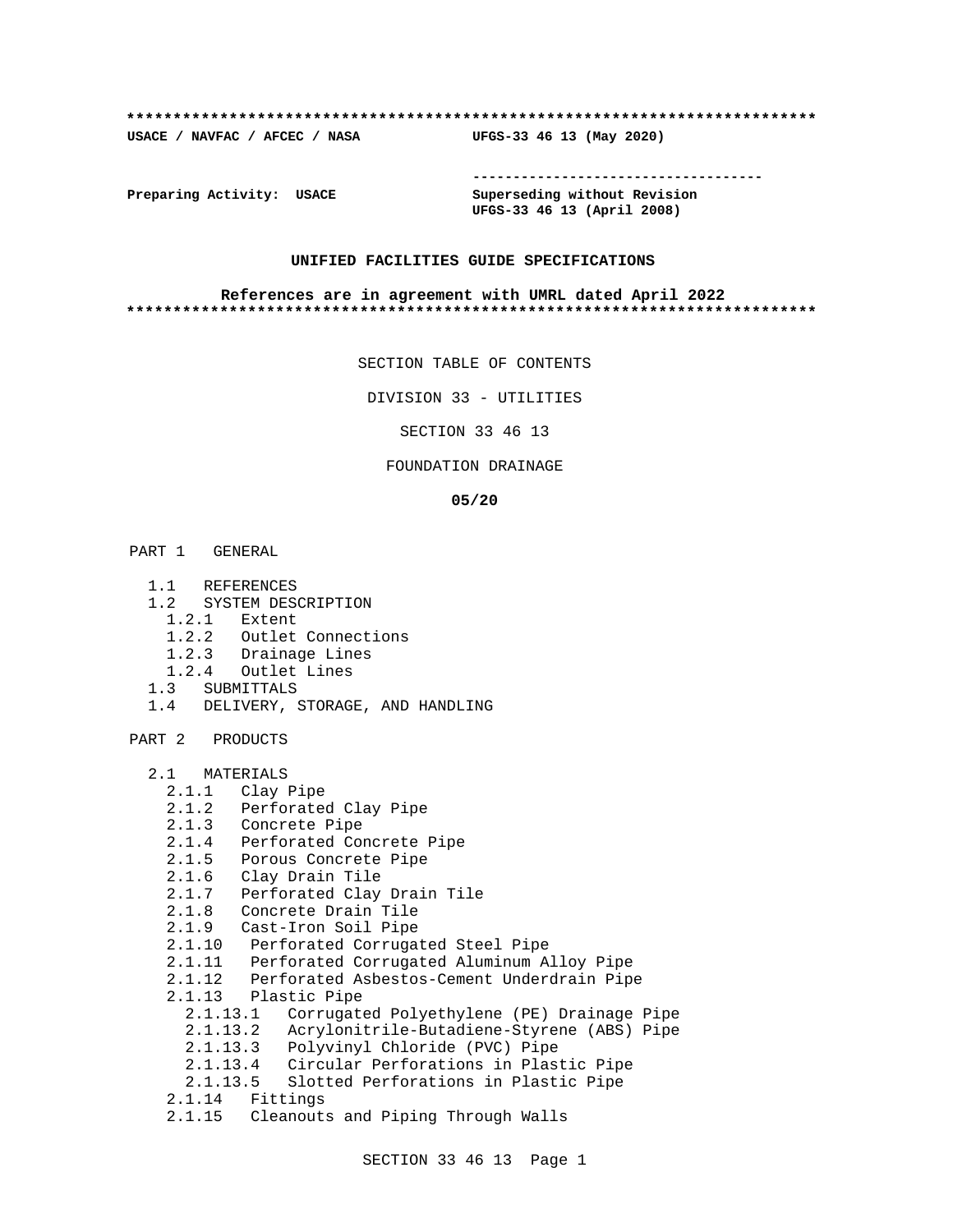- 2.1.16 Cover and Wrapping Materials for Open Joints in Drain Tile
- 2.1.17 Bedding and Pervious Backfill for Foundation Drains
- 2.1.18 Protective Covering for Pervious Backfill

## PART 3 EXECUTION

- 3.1 INSTALLATION
	- 3.1.1 Trenching and Excavation
	- 3.1.2 Bedding
	- 3.1.3 Pipe Laying
	- 3.1.4 Jointing
		- 3.1.4.1 Perforated and Porous Pipes
		- 3.1.4.2 Nonperforated Drain Tile
		- 3.1.4.3 Perforated Corrugated Metal Pipe
		- 3.1.4.4 Joints of Concrete or Clay Sewer Pipe
		- 3.1.4.5 Joints of Cast-Iron Pipe
		- 3.1.4.6 Perforated Asbestos-Cement Pipe Joints
- 3.1.4.7 Plain-End Perforated Clay
- 3.1.4.8 ABS Pipe
	- 3.1.4.9 PVC Pipe
	- 3.1.4.10 Corrugated Polyethylene
	- 3.1.5 Outlet Lines
	- 3.1.6 Cleanouts
	- 3.2 Backfilling
- -- End of Section Table of Contents --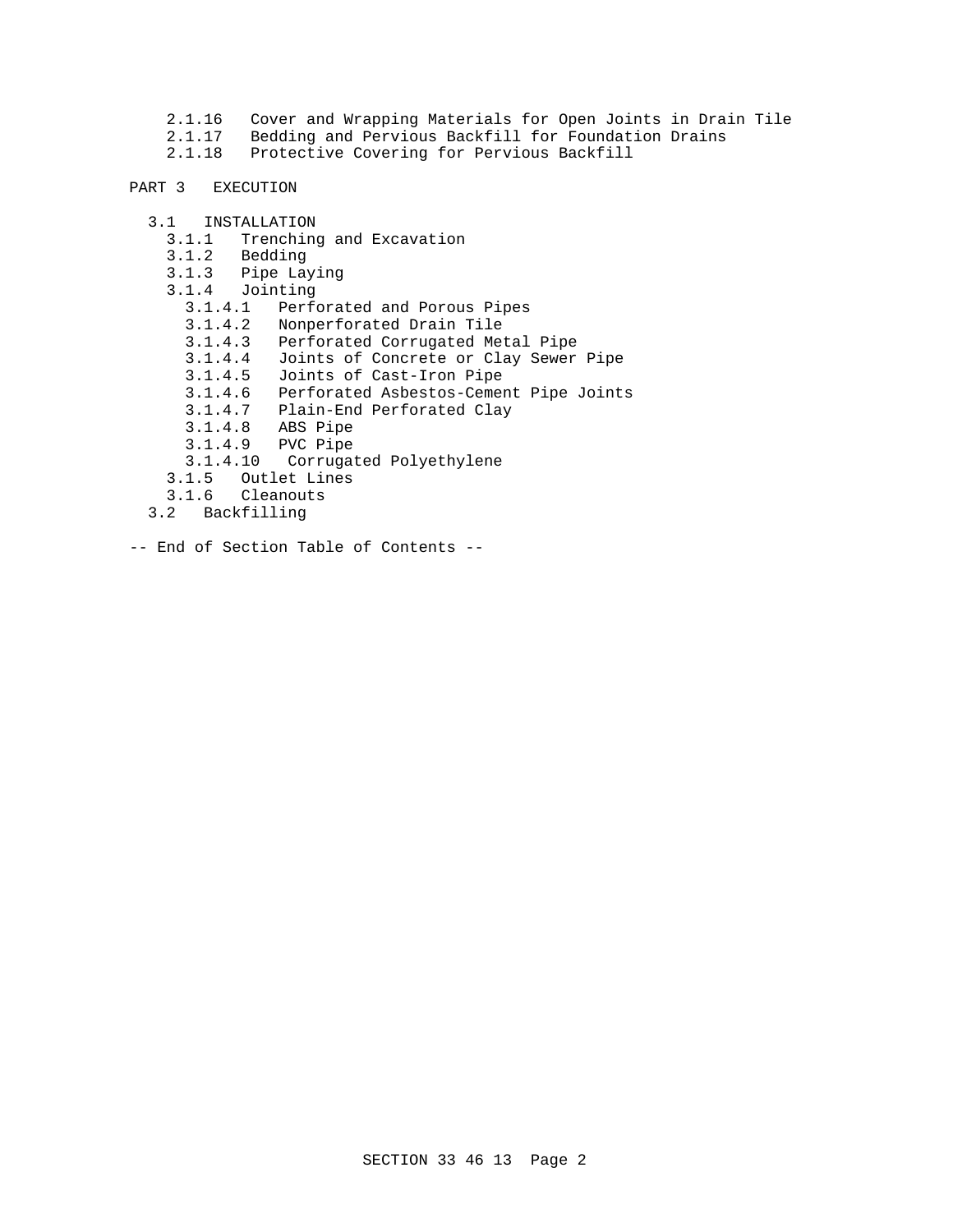USACE / NAVFAC / AFCEC / NASA

--------------------------------------

Preparing Activity: USACE

Superseding without Revision UFGS-33 46 13 (April 2008)

UFGS-33 46 13 (May 2020)

#### UNIFIED FACILITIES GUIDE SPECIFICATIONS

References are in agreement with UMRL dated April 2022 

#### SECTION 33 46 13

FOUNDATION DRAINAGE  $05/20$ 

NOTE: This quide specification covers the requirements for foundation drainage system using clay, concrete, cast iron, corrugated steel, corrugated aluminum, and plastic pipe.

Adhere to UFC 1-300-02 Unified Facilities Guide Specifications (UFGS) Format Standard when editing this guide specification or preparing new project specification sections. Edit this guide specification for project specific requirements by adding, deleting, or revising text. For bracketed items, choose applicable item(s) or insert appropriate information.

Remove information and requirements not required in respective project, whether or not brackets are present.

Comments, suggestions and recommended changes for this guide specification are welcome and should be submitted as a Criteria Change Request (CCR). 

PART 1 GENERAL

NOTE: The following information should be shown on the drawings:

Location, extent, type, and sizes of foundation drainage system, including designations of drainage lines and outlet lines.

Locations and invert elevations of cleanouts and drainage structures.

Cross section of system showing bedding and backfill with protective covering.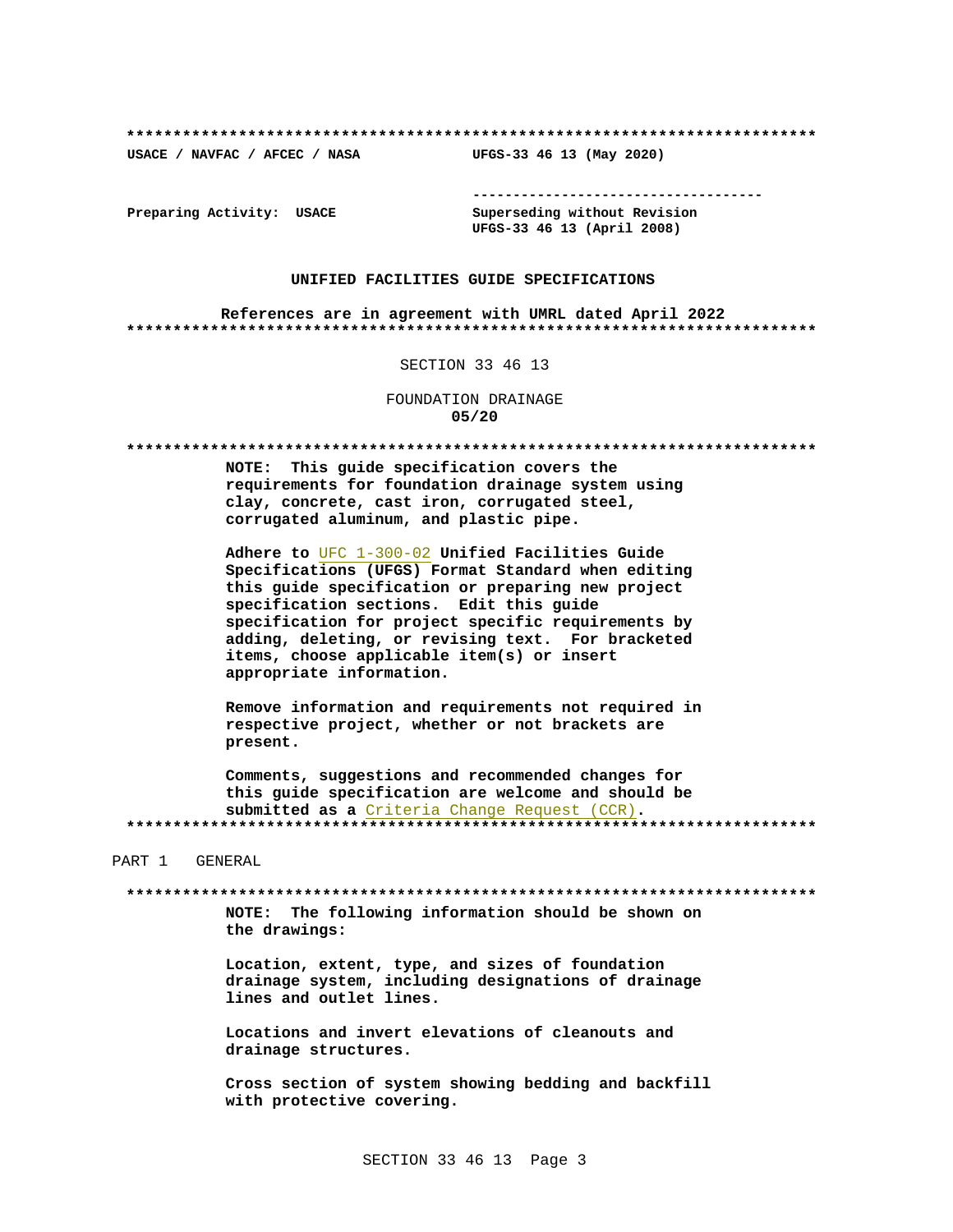Jointing details.

Cleanout details.

Connections between foundation drainage and related storm drainage systems.

Outlet details. 

#### $1.1$ REFERENCES

#### 

NOTE: This paragraph is used to list the publications cited in the text of the guide specification. The publications are referred to in the text by basic designation only and listed in this paragraph by organization, designation, date, and title.

Use the Reference Wizard's Check Reference feature when you add a Reference Identifier (RID) outside of the Section's Reference Article to automatically place the reference in the Reference Article. Also use the Reference Wizard's Check Reference feature to update the issue dates.

References not used in the text will automatically be deleted from this section of the project specification when you choose to reconcile references in the publish print process. 

The publications listed below form a part of this specification to the extent referenced. The publications are referred to within the text by the basic designation only.

> AMERICAN ASSOCIATION OF STATE HIGHWAY AND TRANSPORTATION OFFICIALS (AASHTO)

| AASHTO M 252 | (2009; R 2017) Standard Specification for<br>Corrugated Polyethylene Drainage Pipe                                     |
|--------------|------------------------------------------------------------------------------------------------------------------------|
| AASHTO M 294 | (2021) Standard Specification for<br>Corrugated Polyethylene Pipe, 300- to<br>$1500$ -mm $(12 - to 60 - in.)$ Diameter |

#### ASTM INTERNATIONAL (ASTM)

| ASTM A74               | (2021) Standard Specification for Cast<br>Iron Soil Pipe and Fittings                                        |
|------------------------|--------------------------------------------------------------------------------------------------------------|
| <b>ASTM A760/A760M</b> | (2015, R 2020) Standard Specification for<br>Corrugated Steel Pipe, Metallic-Coated for<br>Sewers and Drains |
| <b>ASTM B745/B745M</b> | (2015; R 2021) Standard Specification for<br>Corrugated Aluminum Pipe for Sewers and<br>Drains               |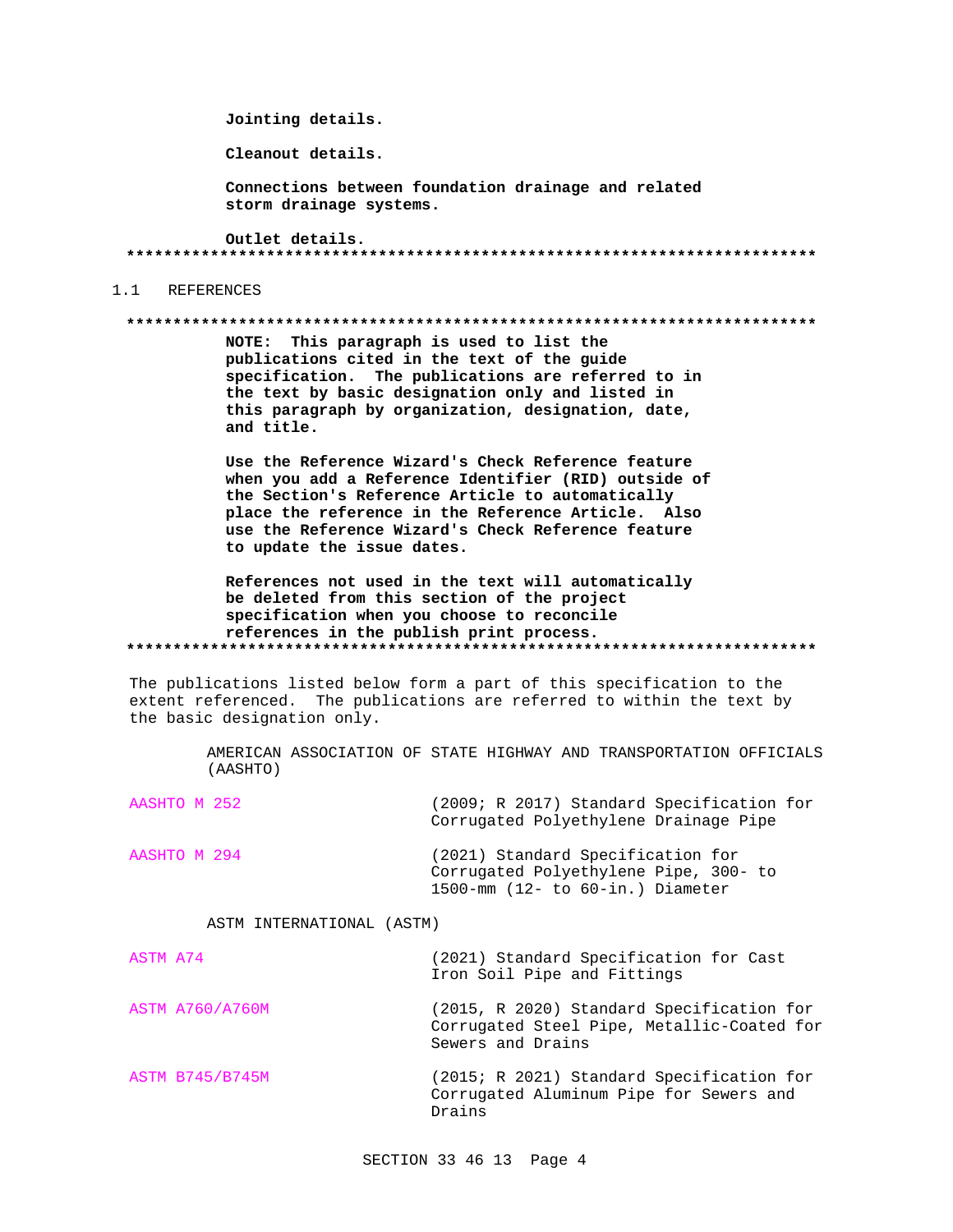| ASTM C4                | (2004; R 2014) Standard Specification for<br>Clay Drain Tile and Perforated Clay Drain<br>Tile                    |
|------------------------|-------------------------------------------------------------------------------------------------------------------|
| ASTM C14               | (2020) Standard Specification for<br>Nonreinforced Concrete Sewer, Storm Drain,<br>and Culvert Pipe               |
| ASTM C14M              | (2020) Standard Specification for<br>Nonreinforced Concrete Sewer, Storm Drain,<br>and Culvert Pipe (Metric)      |
| ASTM C33/C33M          | (2018) Standard Specification for Concrete<br>Aggregates                                                          |
| ASTM C412              | (2011) Concrete Drain Tile                                                                                        |
| ASTM C412M             | (2011) Concrete Drain Tile (Metric)                                                                               |
| ASTM C425              | (2021) Standard Specification for<br>Compression Joints for Vitrified Clay Pipe<br>and Fittings                   |
| ASTM C444              | (2017) Standard Specification for<br>Perforated Concrete Pipe                                                     |
| ASTM C444M             | (2017) Standard Specification for<br>Perforated Concrete Pipe (Metric)                                            |
| <b>ASTM C508/C508M</b> | (2000; R 2015) Asbestos-Cement Underdrain<br>Pipe                                                                 |
| ASTM C654              | (2011) Porous Concrete Pipe                                                                                       |
| ASTM C654M             | (2011) Porous Concrete Pipe (Metric)                                                                              |
| ASTM C700              | (2018) Standard Specification for<br>Vitrified Clay Pipe, Extra Strength,<br>Standard Strength, and Perforated    |
| ASTM D2751             | (2005) Standard Specification for<br>Acrylonitrile-Butadiene-Styrene (ABS)<br>Sewer Pipe and Fittings             |
| ASTM D3034             | (2016) Standard Specification for Type PSM<br>Poly(Vinyl Chloride) (PVC) Sewer Pipe and<br>Fittings               |
| ASTM D3212             | (2020) Standard Specification for Joints<br>for Drain and Sewer Plastic Pipes Using<br>Flexible Elastomeric Seals |
| <b>ASTM F667/F667M</b> | (2016; R 2021) Standard Specification for<br>3 through 24 in. Corrugated Polyethylene<br>Pipe and Fittings        |
| ASTM F758              | (2014) Smooth-Wall Poly(Vinyl Chloride)<br>(PVC) Plastic Underdrain Systems for                                   |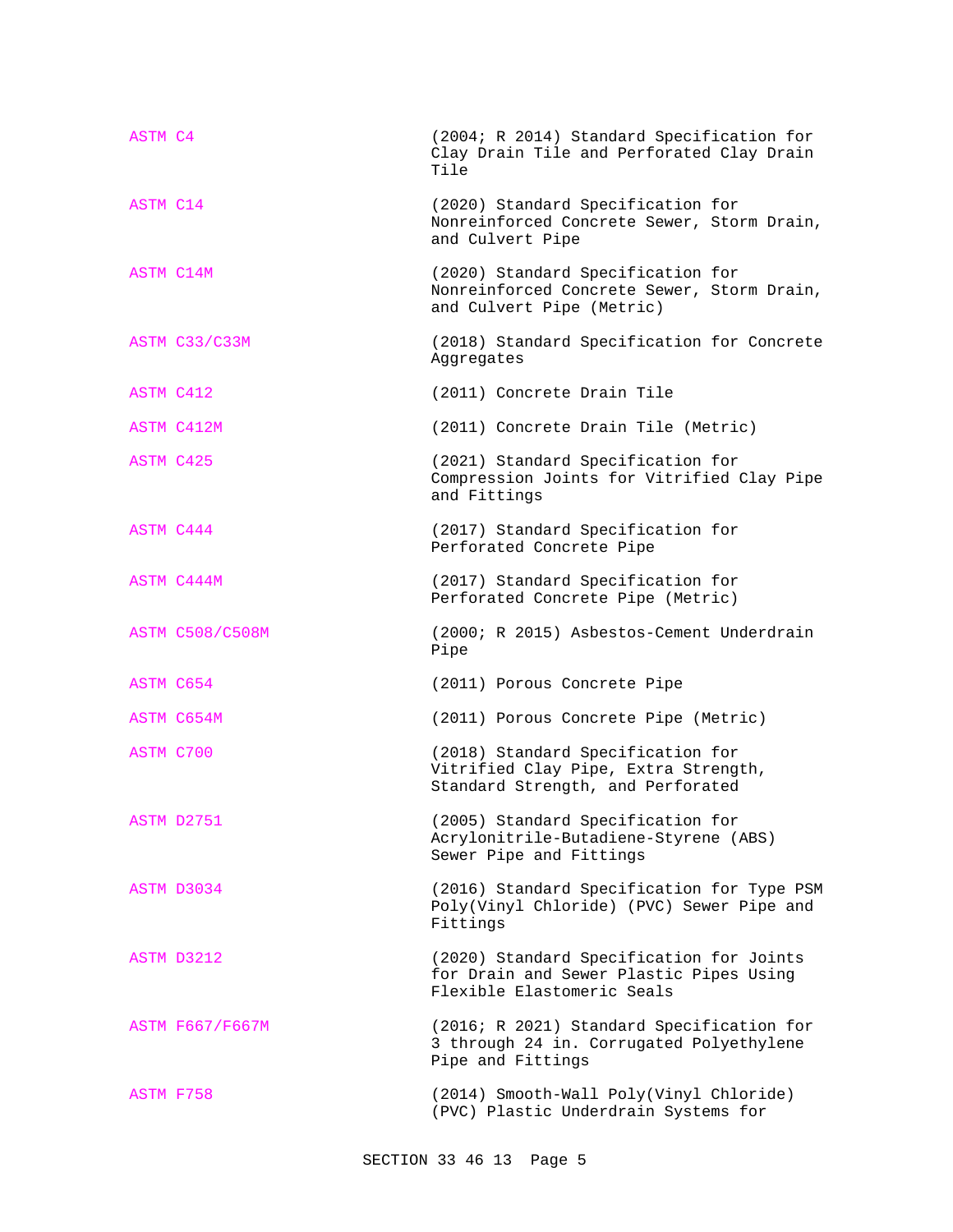Highway, Airport, and Similar Drainage

ASTM F949 (2020) Standard Specification for Poly(Vinyl Chloride) (PVC) Corrugated Sewer Pipe with a Smooth Interior and Fittings

#### 1.2 SYSTEM DESCRIPTION

1.2.1 Extent

Furnish and install foundation drainage as a complete system [to 1.5 m 5 feet beyond the building] [as shown].

1.2.2 Outlet Connections

Foundation pipe shall be [connected to the storm drainage system as shown and specified in Section 33 40 00 STORMWATER UTILITIES] [terminated as shown].

1.2.3 Drainage Lines

Construct drainage lines of drain tile, perforated pipe, or porous pipe.

1.2.4 Outlet Lines

Construct outlet lines of closed-joint nonperforated, nonporous pipe.

#### 1.3 SUBMITTALS

#### **\*\*\*\*\*\*\*\*\*\*\*\*\*\*\*\*\*\*\*\*\*\*\*\*\*\*\*\*\*\*\*\*\*\*\*\*\*\*\*\*\*\*\*\*\*\*\*\*\*\*\*\*\*\*\*\*\*\*\*\*\*\*\*\*\*\*\*\*\*\*\*\*\*\***

**NOTE: Review submittal description (SD) definitions in Section 01 33 00 SUBMITTAL PROCEDURES and edit the following list, and corresponding submittal items in the text, to reflect only the submittals required for the project. The Guide Specification technical editors have classified those items that require Government approval, due to their complexity or criticality, with a "G." Generally, other submittal items can be reviewed by the Contractor's Quality Control System. Only add a "G" to an item, if the submittal is sufficiently important or complex in context of the project.**

**For Army projects, fill in the empty brackets following the "G" classification, with a code of up to three characters to indicate the approving authority. Codes for Army projects using the Resident Management System (RMS) are: "AE" for Architect-Engineer; "DO" for District Office (Engineering Division or other organization in the District Office); "AO" for Area Office; "RO" for Resident Office; and "PO" for Project Office. Codes following the "G" typically are not used for Navy, Air Force, and NASA projects.**

**The "S" classification indicates submittals required as proof of compliance for sustainability Guiding Principles Validation or Third Party Certification**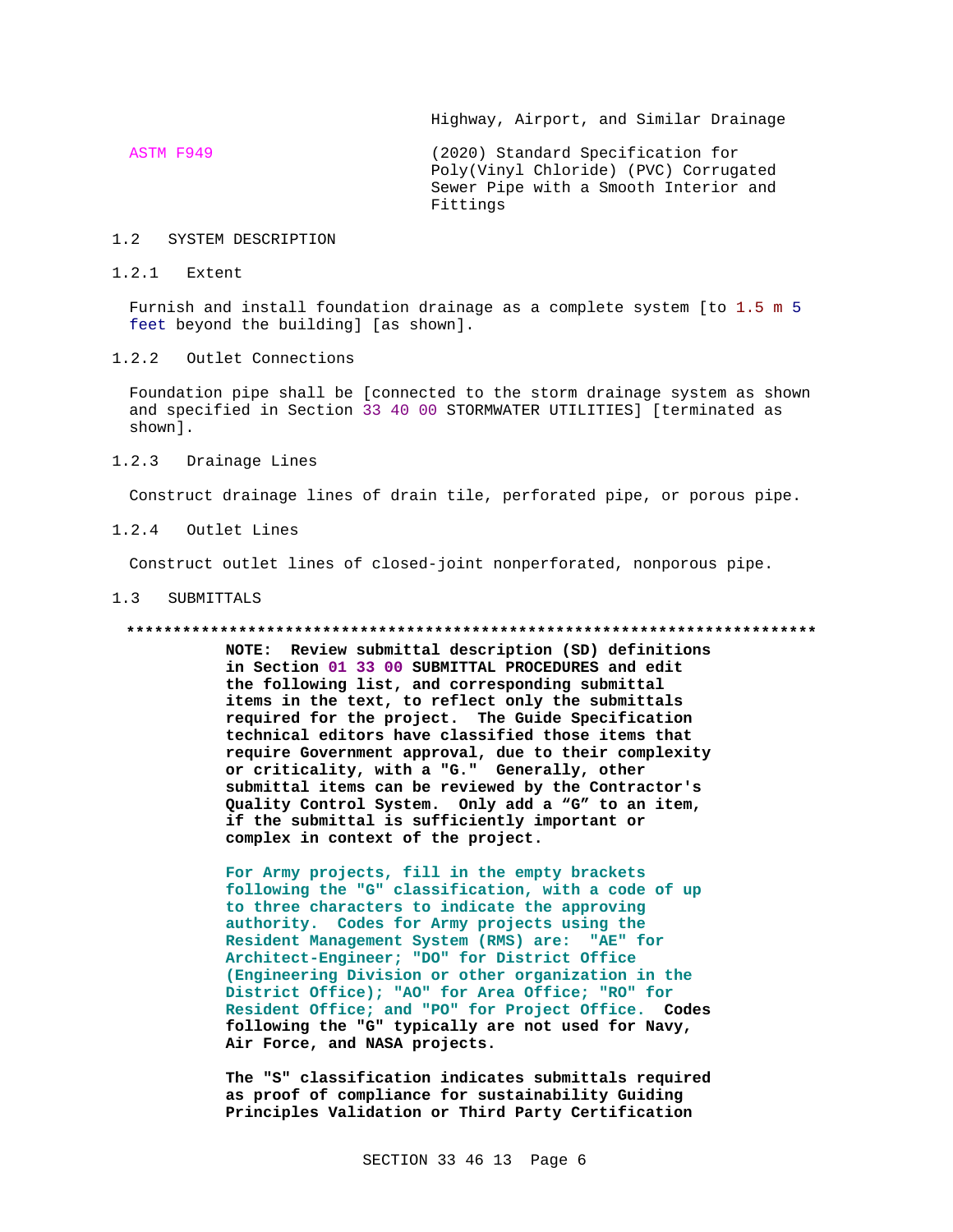**and as described in Section 01 33 00 SUBMITTAL PROCEDURES.**

**Choose the first bracketed item for Navy, Air Force and NASA projects, or choose the second bracketed item for Army projects. \*\*\*\*\*\*\*\*\*\*\*\*\*\*\*\*\*\*\*\*\*\*\*\*\*\*\*\*\*\*\*\*\*\*\*\*\*\*\*\*\*\*\*\*\*\*\*\*\*\*\*\*\*\*\*\*\*\*\*\*\*\*\*\*\*\*\*\*\*\*\*\*\*\***

Government approval is required for submittals with a "G" or "S" classification. Submittals not having a "G" or "S" classification are [for Contractor Quality Control approval.][for information only. When used, a code following the "G" classification identifies the office that will review the submittal for the Government.] Submit the following in accordance with Section 01 33 00 SUBMITTAL PROCEDURES:

SD-04 Samples

Materials.

SD-07 Certificates

Materials.

## 1.4 DELIVERY, STORAGE, AND HANDLING

Protect materials placed in storage from the weather, humidity and temperature variations, dirt and dust, or other contaminants. Do not expose plastic pipe to direct sunlight for more than 6 months from time of manufacturer to installation.

PART 2 PRODUCTS

#### 2.1 MATERIALS

## **\*\*\*\*\*\*\*\*\*\*\*\*\*\*\*\*\*\*\*\*\*\*\*\*\*\*\*\*\*\*\*\*\*\*\*\*\*\*\*\*\*\*\*\*\*\*\*\*\*\*\*\*\*\*\*\*\*\*\*\*\*\*\*\*\*\*\*\*\*\*\*\*\*\***

**NOTE: Select materials for contract requirements. Correlate material with other sections. When design requires pipe to be of a particular quality, strength, or bituminous coated, acceptable options should be retained and specification requirements modified accordingly. Thickness of metal pipe will be shown on the drawings. Drain tile should not be used for drains crossing or adjacent to paved areas. Special-quality concrete drain tile should be specified for tile laid in soils that are acidic or contain unusual quantities of sulfates; porous concrete pipe and perforated corrugated aluminum alloy pipe will not be used. Where required by soil or water conditions, perforated asbestos-cement pipes should be specified by types. \*\*\*\*\*\*\*\*\*\*\*\*\*\*\*\*\*\*\*\*\*\*\*\*\*\*\*\*\*\*\*\*\*\*\*\*\*\*\*\*\*\*\*\*\*\*\*\*\*\*\*\*\*\*\*\*\*\*\*\*\*\*\*\*\*\*\*\*\*\*\*\*\*\***

Pipe for foundation drainage system shall be of the type and size indicated. Use appropriate transitions, adapters, or joint details where pipes of different types or materials are connected. Submit two randomly selected samples of each type of pipe and fitting, prior to delivery of materials to the site, and certifications from the manufacturers attesting that materials meet specification requirements.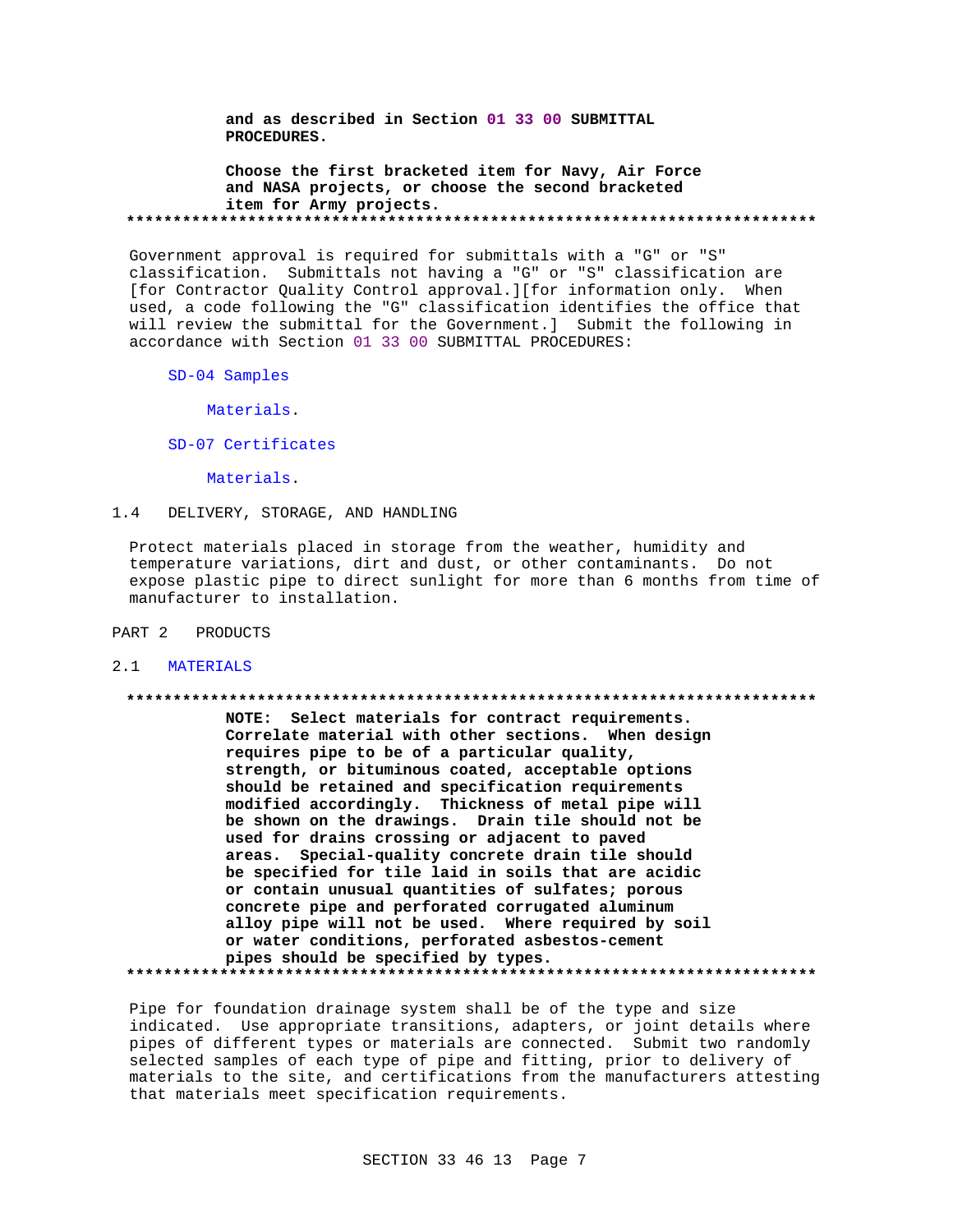2.1.1 Clay Pipe

ASTM C700, standard or extra strength.

2.1.2 Perforated Clay Pipe

ASTM C700, standard or extra strength.

2.1.3 Concrete Pipe

Conform to ASTM C14MASTM C14, Class [1][2][3].

2.1.4 Perforated Concrete Pipe

Conform to ASTM C14MASTM C14, Class [1][2][3] with perforations conforming to ASTM C444MASTM C444, Type [I][II].

2.1.5 Porous Concrete Pipe

Conform to ASTM C654MASTM C654, standard or extra strength class.

2.1.6 Clay Drain Tile

ASTM C4, [standard][extra-quality][heavy-duty] class.

2.1.7 Perforated Clay Drain Tile

ASTM C4, [standard][extra-quality][heavy-duty] class.

2.1.8 Concrete Drain Tile

Conform to ASTM C412MASTM C412, [standard-][special-][extra-][heavy-duty-extra-]quality.

2.1.9 Cast-Iron Soil Pipe

ASTM A74, [extra-heavy][service].

2.1.10 Perforated Corrugated Steel Pipe

ASTM A760/A760M, Type III.

2.1.11 Perforated Corrugated Aluminum Alloy Pipe

ASTM B745/B745M Type III, Class [I] [II].

2.1.12 Perforated Asbestos-Cement Underdrain Pipe

ASTM C508/C508M.

2.1.13 Plastic Pipe

Plastic pipe shall contain ultraviolet inhibitor to provide protection from exposure to direct sunlight.

2.1.13.1 Corrugated Polyethylene (PE) Drainage Pipe

**\*\*\*\*\*\*\*\*\*\*\*\*\*\*\*\*\*\*\*\*\*\*\*\*\*\*\*\*\*\*\*\*\*\*\*\*\*\*\*\*\*\*\*\*\*\*\*\*\*\*\*\*\*\*\*\*\*\*\*\*\*\*\*\*\*\*\*\*\*\*\*\*\*\* NOTE: AASHTO M 252 and AASHTO M 294 both provide**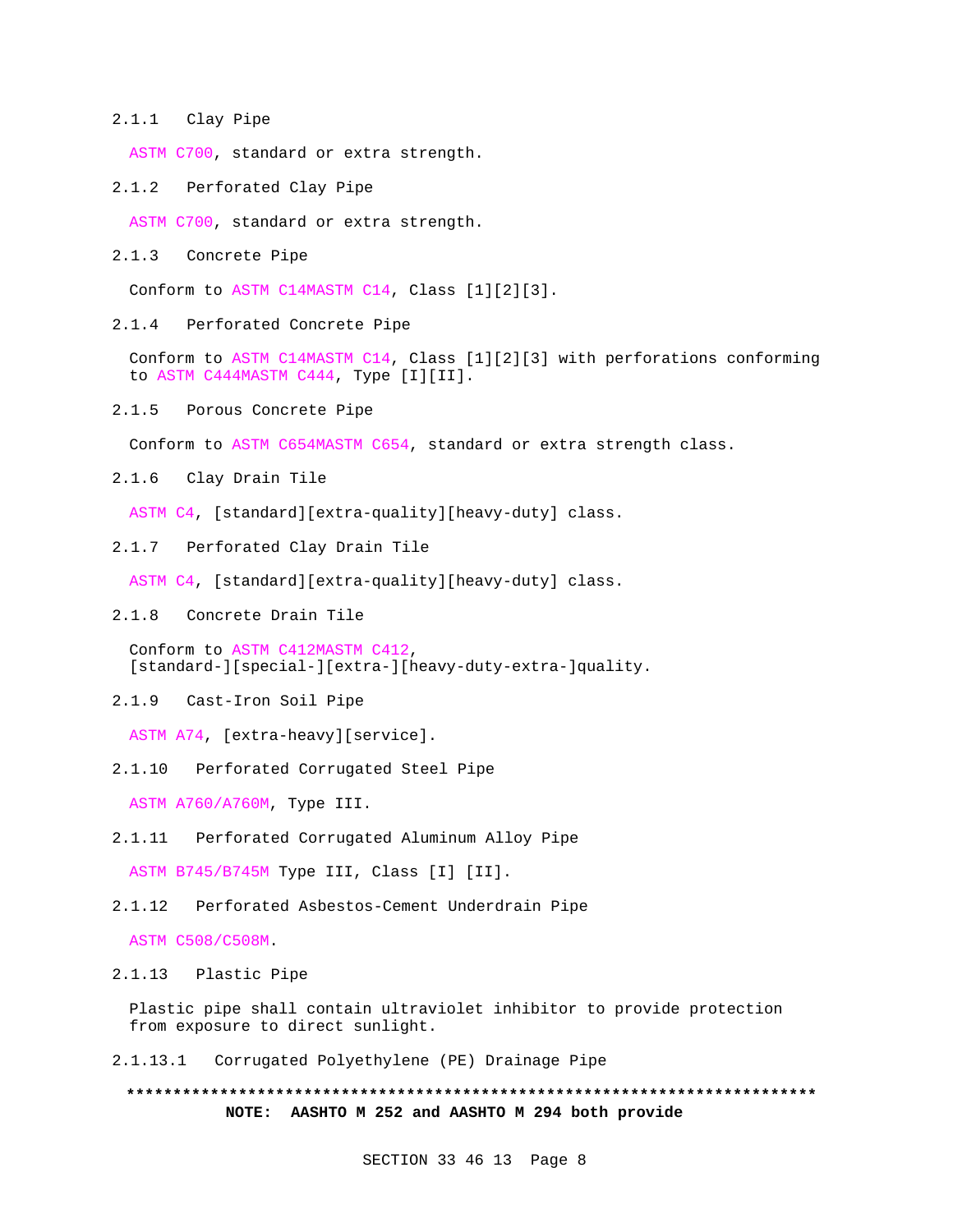#### **for stiffer pipe than the equivalent ASTM standards. When pipe strength is a critical concern, use the AASHTO standard. \*\*\*\*\*\*\*\*\*\*\*\*\*\*\*\*\*\*\*\*\*\*\*\*\*\*\*\*\*\*\*\*\*\*\*\*\*\*\*\*\*\*\*\*\*\*\*\*\*\*\*\*\*\*\*\*\*\*\*\*\*\*\*\*\*\*\*\*\*\*\*\*\*\***

Furnish ASTM F667/F667M heavy duty for pipe 80 to 150 mm 3 to 6 inches in diameter inclusive, ASTM F667/F667M for pipe 200 to 600 mm 8 to 24 inches in diameter; or AASHTO M 252 for pipe 80 to 250 mm 3 to 10 inches in diameter or AASHTO M 294 for pipe 300 to 600 mm 12 to 24 inches in diameter. Fittings shall be pipe manufacturer's standard type and shall conform to the indicated specification.

2.1.13.2 Acrylonitrile-Butadiene-Styrene (ABS) Pipe

ASTM D2751, with a maximum SDR of 35.

2.1.13.3 Polyvinyl Chloride (PVC) Pipe

ASTM F758, Type PS 46, ASTM D3034, or ASTM F949 with a minimum pipe stiffness of 317 kPa46 psi.

2.1.13.4 Circular Perforations in Plastic Pipe

#### **\*\*\*\*\*\*\*\*\*\*\*\*\*\*\*\*\*\*\*\*\*\*\*\*\*\*\*\*\*\*\*\*\*\*\*\*\*\*\*\*\*\*\*\*\*\*\*\*\*\*\*\*\*\*\*\*\*\*\*\*\*\*\*\*\*\*\*\*\*\*\*\*\*\***

**NOTE: Perforation and slot sizing is based on embedment gradation, flow requirements, and structural considerations. The embedment material gradation is in turn based on the gradation of the surrounding soil. To minimize the migration of fines into the coarser material, while maintaining adequate permeability, the following criteria should be met:**

**a. All soils except clays without a sand or silt fraction must meet the following requirements:**

**(15 percent size of drainage or filter material)/(85 percent size of material to be drained) less than or equal to 5**

**(50 percent size of drainage or filter material)/(50 percent size of material to be drained) less than or equal to 25**

**b. Clays without a sand or silt fraction must meet the following requirements:**

**(15 percent size of drainage or filter material)/(85 percent size of material to be drained) less than or equal to 5**

**15 percent size of drainage or filter material less than or equal to 0.4 mm**

**c. All soils, in addition to the previous requirements, must meet the following requirements:**

**(15 percent size of drainage or filter material)/(15 percent size of material to be drained) less than or**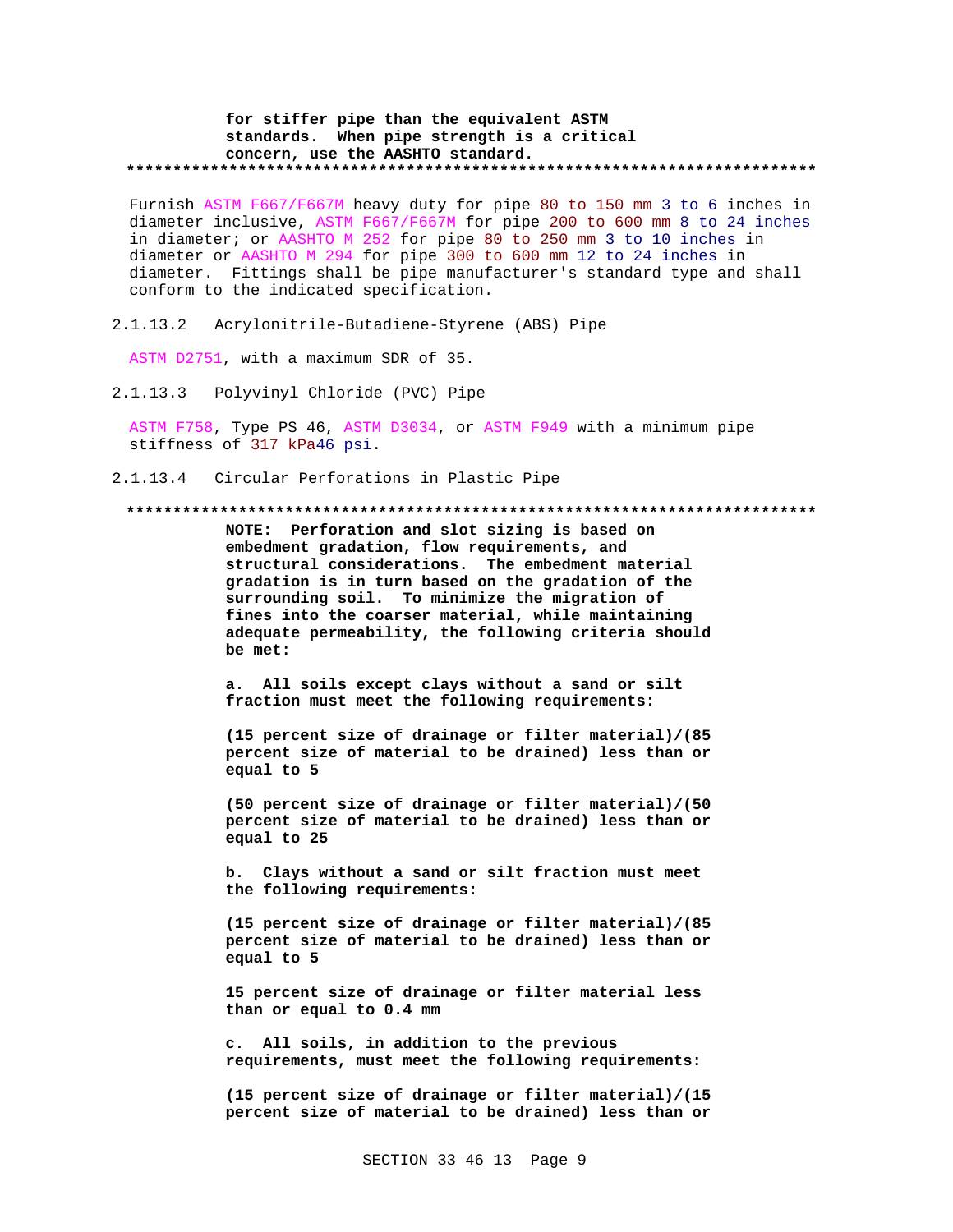```
equal to 5
          (85 percent size of drainage or filter
          material)/(slot width) greater than or equal to 1.2
          mm
          (85 percent size of drainage or filter
          material)/(hole diameter) greater than or equal to
          1.0
**************************************************************************
```
Circular holes shall be cleanly cut, not more than 8 mm 5/16 inch or less than 5 mm 3/16 inch in diameter, and arranged in rows parallel to the longitudinal axis of the pipe. Perforations shall be approximately 75 mm 3 inches apart, center-to-center, along rows. The rows shall be approximately 38 mm 1-1/2 inches apart and arranged in a staggered pattern so that all perforations lie at the midpoint between perforations in adjacent rows. The rows shall be spaced over not more than 155 degrees of circumference. The spigot or tongue end of the pipe shall not be perforated for a length equal to the depth of the socket and perforations shall continue at uniform spacing over the entire length of the pipe. Manufacturer's standard perforated pipe which essentially meets these requirements may be used with prior approval of the Contracting Officer.

2.1.13.5 Slotted Perforations in Plastic Pipe

Circumferential slots shall be cleanly cut so as not to restrict the inflow of water and uniformly spaced along the length and circumference of the tubing. Width of slots shall not exceed 3 mm 1/8 inch or be less than 0.79 mm 1/32 inch. The length of individual slots shall not exceed 32 mm 1-1/4 inches on 75 mm 3 inch diameter tubing; 10 percent of the tubing inside nominal circumference on 100 to 200 mm 4 to 8 inch diameter tubing; and 65 mm 2-1/2 inches on 250 mm 10 inch diameter tubing. Rows of slots shall be symmetrically spaced so that they are fully contained in quadrants of the pipe. Slots shall be centered in the valleys of the corrugations of profile wall pipe. The water inlet area shall be a minimum of 1058 square mm/linear meter 0.5 square inch/linear foot of tubing. Manufacturer's standard perforated pipe which essentially meets these requirements may be used with prior approval of the Contracting Officer.

2.1.14 Fittings

Fittings shall be of compatible materials for pipe, of corresponding weight and quality, and as specified herein.

2.1.15 Cleanouts and Piping Through Walls

Cleanout pipe and fittings and piping through walls and footings shall be cast-iron soil pipe. Each cleanout shall have a brass ferrule and a cast-brass screw-jointed plug with socket or raised head for wrench.

2.1.16 Cover and Wrapping Materials for Open Joints in Drain Tile

Cover material may be tar paper, roofing paper, reinforced building paper, glass fiber fabric, or other similar type material. Wrapping material shall be 18-14 mesh, 0.25 mm 0.01 inch diameter nonferrous wire cloth.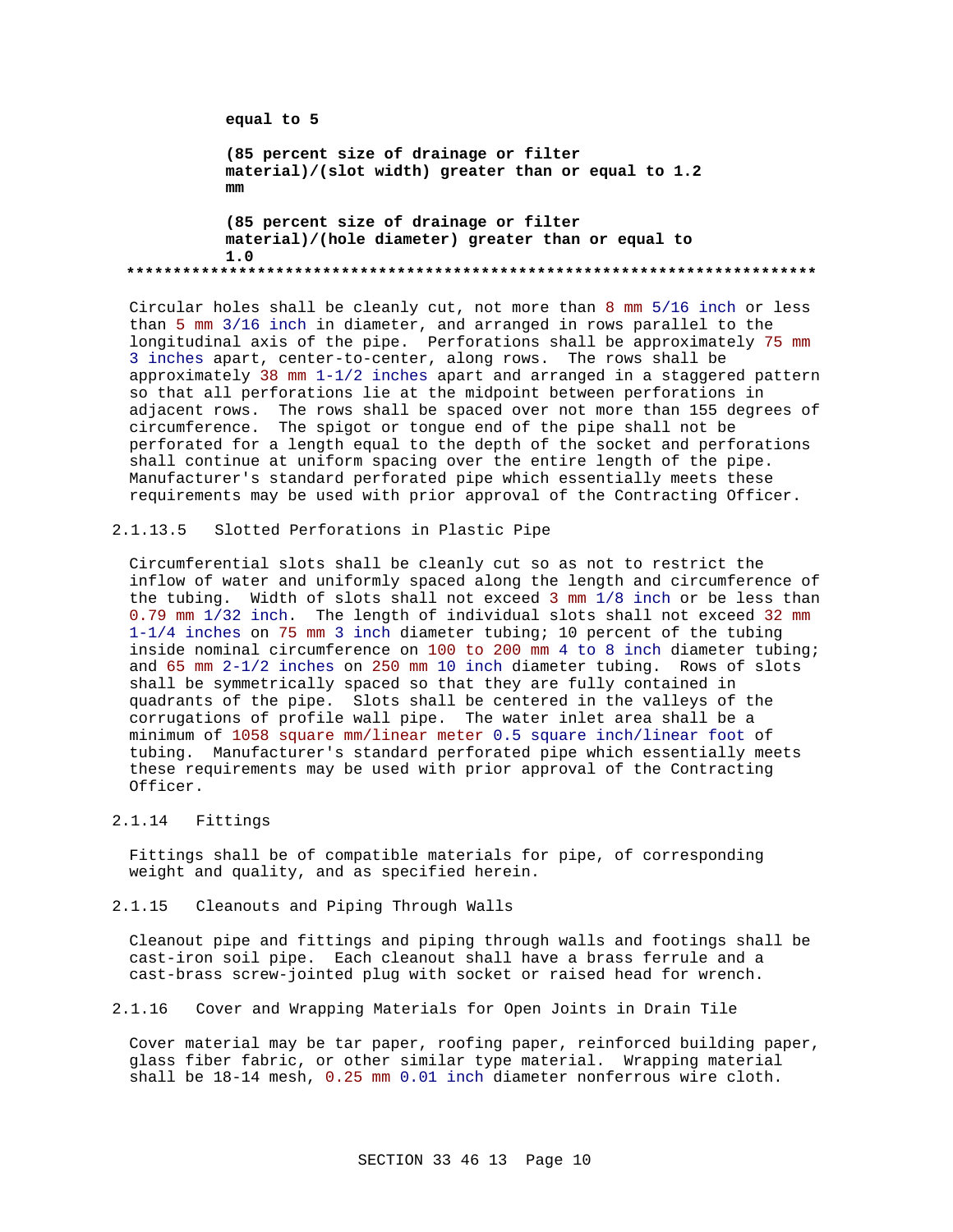2.1.17 Bedding and Pervious Backfill for Foundation Drains

Bedding and pervious backfill shall be [in accordance with Section 31 00 00 EARTHWORK] [coarse aggregate conforming to ASTM C33/C33M, size number [2.36] [4.75] mm [8] [4] inch] [\_\_\_\_\_].

#### 2.1.18 Protective Covering for Pervious Backfill

Protective covering shall be [building paper] [fiberglass mat of lime borosilicate glass fibers. Fibers shall be 8 to 12 microns in average diameter, 50 to 102 mm 2 to 4 inches in length, and bonded with phenol formaldehyde resin. Mat shall be roll type, nonperforated, water permeable, with thickness between 6 and 13 mm 1/4 and 1/2 inch and density of 12 Kg/cubic meter 3/4 pcf] [filter fabric conforming to Section 33 46 16 SUBDRAINAGE SYSTEM].

## PART 3 EXECUTION

#### 3.1 INSTALLATION

#### 3.1.1 Trenching and Excavation

Perform required trenching and excavation in accordance with Section 31 00 00 EARTHWORK. Keep trenches dry during installation of drainage system. Changes in direction of drain lines shall be made with 1/8 bends. Use wye fittings at intersections.

## 3.1.2 Bedding

Place graded bedding, minimum 150 mm 6 inches in depth, in the bottom of trench for its full width and length compacted as specified prior to laying of foundation drain pipe. Each section shall rest firmly upon the bedding, through the entire length, with recesses formed for bell joints. Except for recesses for bell joints, the bedding shall fully support the lower quadrant of the pipe.

## 3.1.3 Pipe Laying

Lay drain lines to true grades and alignment with a continuous fall in the direction of flow. Bells of pipe sections shall face upgrade. Clean interior of pipe thoroughly before being laid. When drain lines are left open for connection to discharge lines, the open ends shall be temporarily closed and the location marked with wooden stakes. Perforated pipe shall be laid with perforations facing down. Any length that has had its grade or joints disturbed shall be removed and relaid at no additional cost to the Government. Perforated corrugated polyethylene drainage tubing and plastic piping shall be installed in accordance with manufacturer's specifications and as specified herein. Tubing and piping with physical imperfections shall not be installed.

## 3.1.4 Jointing

#### 3.1.4.1 Perforated and Porous Pipes

Perforated and porous types of drain pipes shall be laid with closed joints.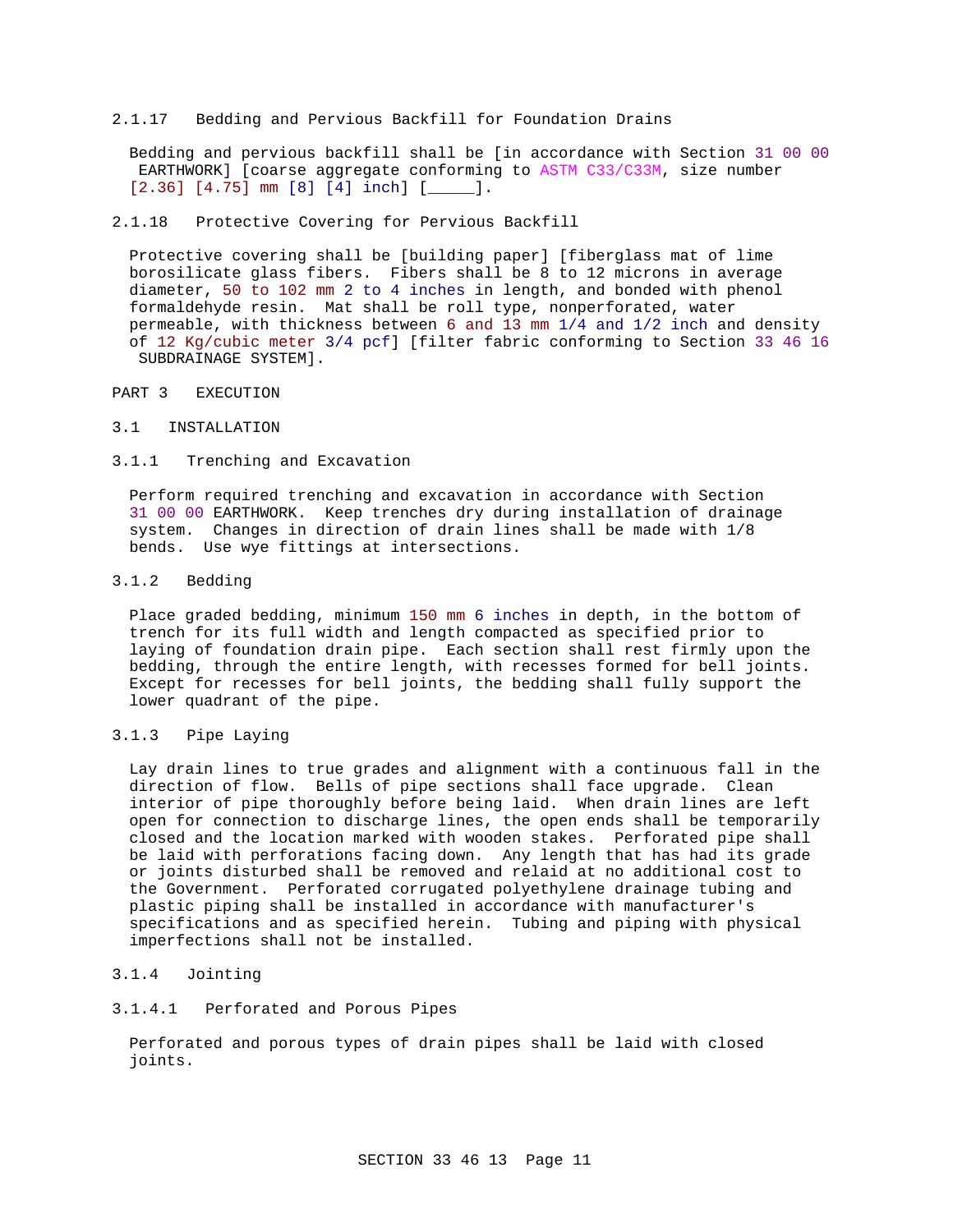#### 3.1.4.2 Nonperforated Drain Tile

Nonperforated and plain-end drain tile shall be laid with 3 to 6 mm 1/8 to 1/4 inch open joints. Open joints shall be covered or wrapped. Covered joints shall have one thickness of the cover material placed over the joint. Material shall overlap the joint not less than 100 mm 4 inches on each side and cover the tile for not less than the upper half or more than the upper two-thirds of the circumference of the tile. Strips of wire cloth wrapping material 75 mm3 inches wide shall be used for wrapped joints, with ends fastened together.

3.1.4.3 Perforated Corrugated Metal Pipe

Perforated corrugated metal pipe sections shall be joined with standard connecting bands and bolts furnished by the pipe manufacturer.

3.1.4.4 Joints of Concrete or Clay Sewer Pipe

Joints of concrete or clay sewer pipe shall be caulked with oakum and filled solid with cement mortar except where compression joints conforming to ASTM C425 are used on vitrified clay pipe.

3.1.4.5 Joints of Cast-Iron Pipe

Joints of cast-iron pipe or connections between cast-iron and porous concrete pipes shall be caulked with oakum gasket and filled with lead.

3.1.4.6 Perforated Asbestos-Cement Pipe Joints

Perforated asbestos-cement pipe joints shall be made with tapered couplings or with sleeve-type couplings suitable for holding the pipe firmly in alignment without use of sealing compound or gaskets.

3.1.4.7 Plain-End Perforated Clay

Plain-end perforated clay drain tile joints shall be made with spring-wire clips, coated with a rust preventive, that will maintain a taut but elastic joint between sections when laid.

3.1.4.8 ABS Pipe

ABS pipe shall be joined using solvent cement or elastomeric joints and shall be in accordance with ASTM D2751, with dimensions and tolerances in accordance with TABLE II therein.

3.1.4.9 PVC Pipe

PVC pipe joints shall be in accordance with ASTM D3034, ASTM D3212, or ASTM F949.

3.1.4.10 Corrugated Polyethylene

Corrugated polyethylene (PE) pipe joints shall be in accordance with ASTM F667/F667M or ASTM F667/F667M.

3.1.5 Outlet Lines

The outlet end of drain lines connecting with an open gutter or outfall shall be [covered with a removable wire basket of 16-mesh copper or bronze